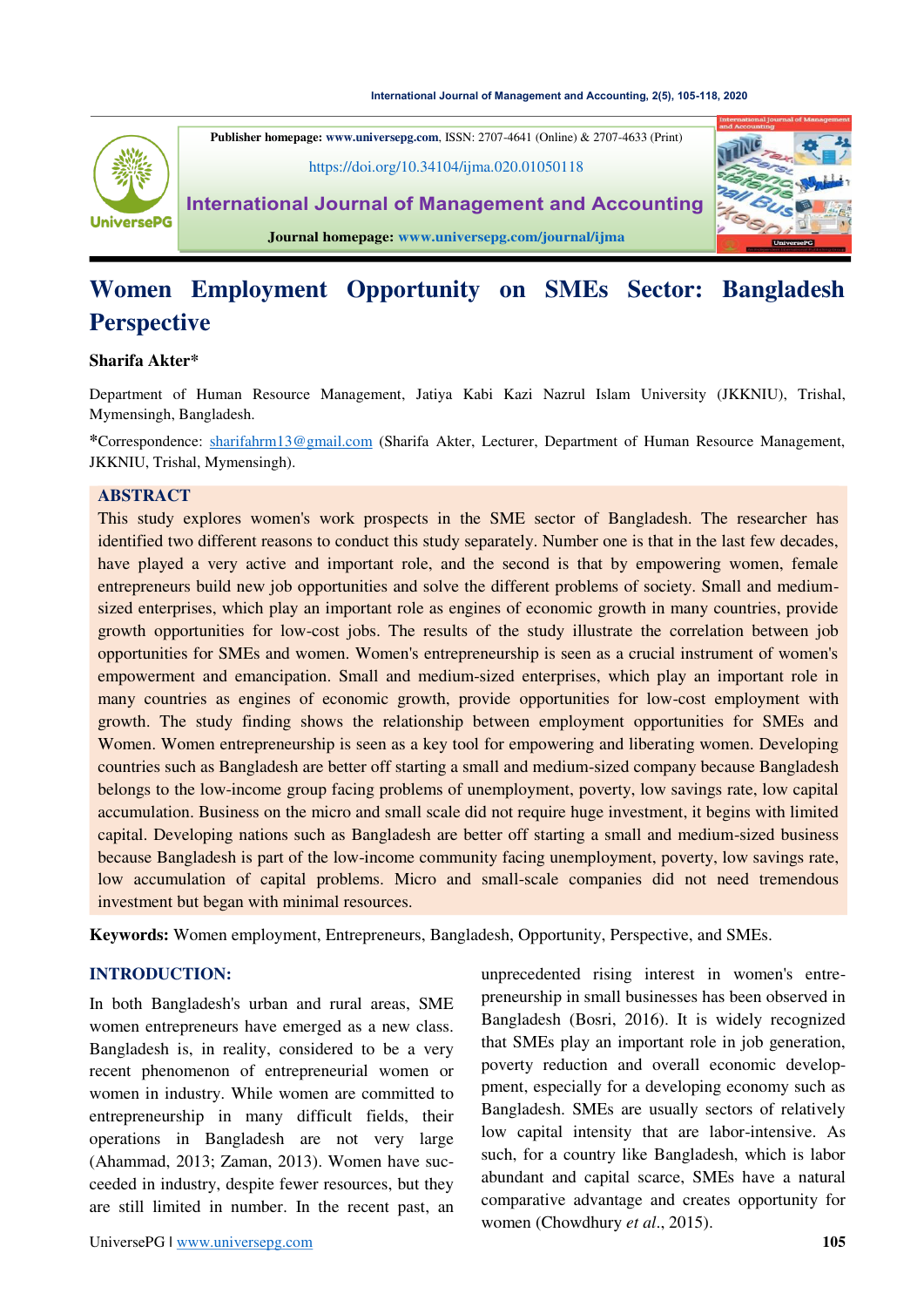SMEs currently possess a significant situation in the public economy. They represent around 45 percent of assembling esteem expansion, around 80% of mechanical work, around 90% of all out modern units and around 25 percent of the workforce. Their complete commitment to trade income differs from 75 percent to 80 percent (Basu *et al*., 2020). The modern area makes up 31 percent of the nation's (GDP), the vast majority of which is originating from SMEs. The complete number of SMEs in Bangladesh is assessed to be 79,754 foundations. Of them, 93.6 percent are little and 6.4 percent are medium (Rashid and Islam, 2020). The nation's SME area has made 15 lakh occupations among 2009 and June 2014. Presently, private and unfamiliar banks dispense half of all homestead advances and 33% of these are going to SMEs (Khatun and Kabir, 2013).

This paper makes an endeavor to feature the chance of women work in little and medium ventures (SME). Furthermore, this paper likewise develops the regions, issues, issues which work behind the women employability and furthermore give potential answers for defeat the issues which will help in expanding the odds of chance of women work in SME in Bangladesh.

# **Literature Review**

Rahman and Mahmood (2007) specify that Small and Medium Enterprises are the foundation of the economy in nations like Bangladesh. SMEs experience the ill effects of basic imperatives, for example, absence of capital, troubles in getting crude materials, absence of admittance to significant business data, low mechanical capacities, issues brought about by lumbering and exorbitant regulatory strategies, and arrangements and guidelines that create market moving. In any case, with legitimate homegrown approach uphold from the administration, and an eye towards worldwide market patterns, SMEs can construct limit and receive the benefits of globalization.

Al-Hossienie (2011) completed an investigation on financial effect of lady enterprise in Sylhet city, Bangladesh. He spoke to in the paper that zeroed in on investigating the financial effect of women business in the concerned region. In view of essential and optional sources, it is discovered that almost seventy five percent of the women business visionaries in Sylhet city are hitched and that they are mostly associated with fitting and salon organizations. About portion of the women business visionaries utilize their salary for family purposes and the majority of them needn't bother with consent of their spouses in utilizing their pay (Islam, 2020). Women business enterprise ordinarily acquires a positive change mentality and conduct of relatives and society towards them. This paper additionally gives a few suggestions to strategy producers to attempt reasonable and compelling approaches towards the advancement of women business in the zone.

Ahmed, (2004) brings up that because of the absence of public quality approach and sufficient emotionally supportive network, and furthermore the absence of validity of the quality accreditation authority, SMEs of Bangladesh have neglected to guarantee the nature of items and administrations both in homegrown and worldwide business sectors. He likewise contends that admittance to back wins as one of the most significant issues for the SMEs in Bangladesh. Absence of contributing or working supports stays as one of the most unmistakable whines of practically all the SME in Bangladesh.

Rabbani and Sulaiman, (2005) saw that the 50.53 percent of SMEs had no admittance to formal wellspring of fund. Just 35.79 percent of SMEs appreciate unhindered admittance to the conventional credit. Of the rest 13.68 percent have limited admittance to formal credit. Bank credit is utilized by little level of business people and gives financing of commonly fewer than 20% of their complete expense. Larger part of the SMEs (59.6 percent) looks for money for their working capital needs from banks, albeit just a portion of them get credit from banks.

Hasan and Islam (2008) recognized that banks ordinarily don't communicate enthusiasm towards SME financing. The explanation for this conservativeness is higher operational cost, less return and high danger related with the SME financing. Because of little advance size the operational expense is higher and they require concentrated observing and oversight. The principle explanation behind higher danger is that the little and medium business people are profoundly improbable to consent to the insurance necessities as normally they don't have unfaltering properties. With the reason of insurance at times banks and non-bank money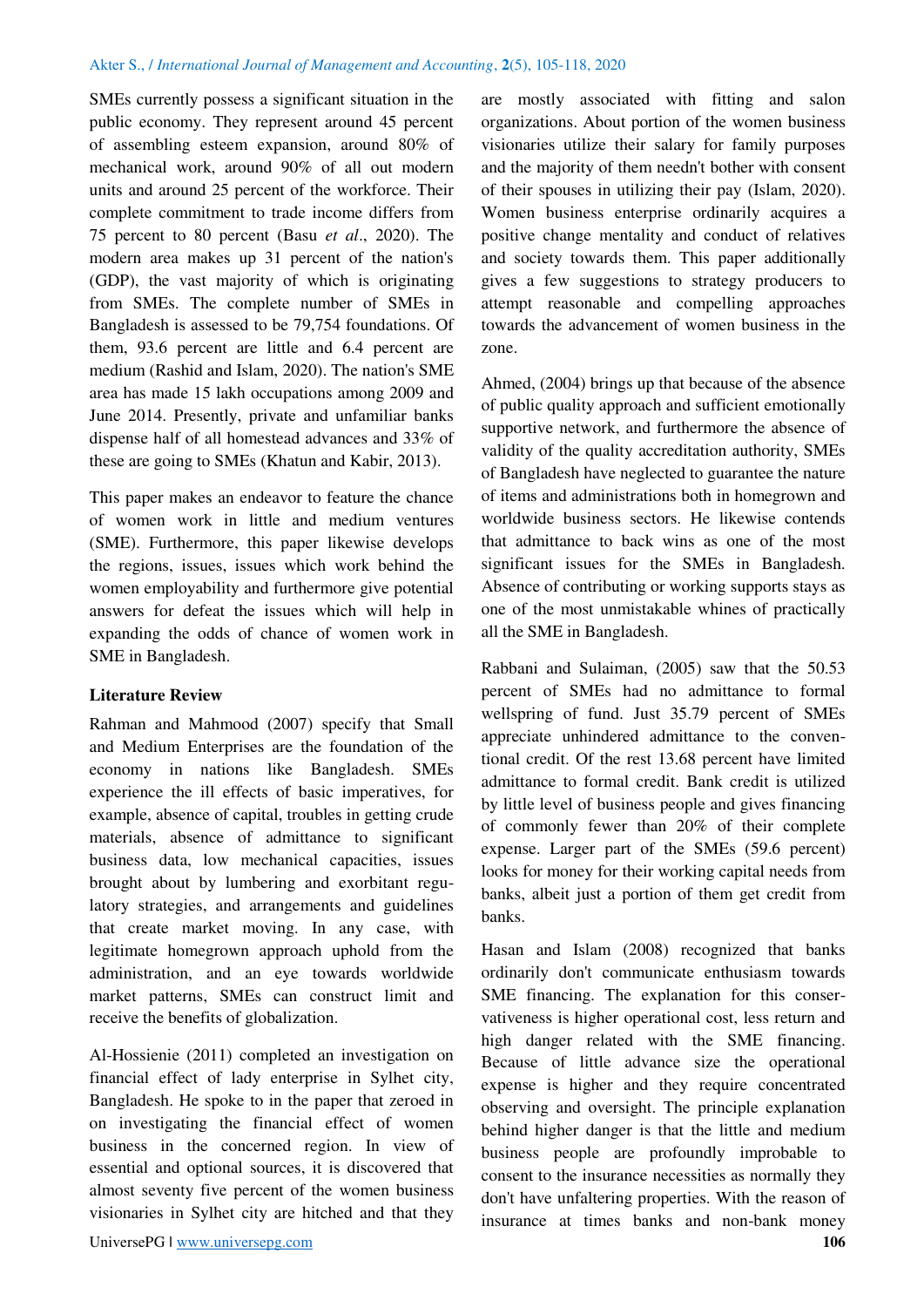related establishments are hesitant to back SMEs. Sultana A. (2012) in her diary distinguished some business issues and some social issues looked by women which fill in as hindrances toward women work opportunity in Bangladesh.

# **Objectives of the Study**

The primary objective of this study is to maintain the women's job opportunity scenario in Bangladesh's SME market.

**Specific objective:** This study's specific objective is-

- To investigate the regions of work chance of women in SME.
- To look at the effect of their business fair and square of pay, expectation for everyday comforts and the prosperity of their relatives.
- To discover the variables and impact of the improvement of women business enterprise in SME.
- To recognize the components those debilitate or make obstructions in women work in SME.
- To discover the approaches to beat the obstructions of women enterprise in SME in Bangladesh.

# **METHODOLOGY:**

In this analysis, information is collected and analyzed using both qualitative and quantitative data.

**Table 1:** Types of business operated by women

Data were collected from primary sources as well as secondary sources (Bangladesh Bank, 2008), newspapers and newspapers as well. Several methodologies are used in this study to gather data from both primary and secondary sources. Here, 50 SME women entrepreneurs are chosen as a sample.

The questionnaires were built in the style of Likert, and the data gathered through the questionnaire and face-to - face interaction are shown in the graph. All of the information was evaluated on the basis of the respondent's response.

# **ANALYSIS AND RESULTS:**

There are many sectors in SME Business. The respondents who run SME business at different sectors have given their responses about the interest level on which sectors they must prefer to run the business. Where it has been seen that 32% respondents prefer Handicrafts business where as Garments home textiles is preferred by 16% respondents. 20% respondents feel better to conduct their business in Agro based business and also Food and Parlor business respectively chosen by 10% and 22% of total respondent (**Table 1** and **Fig 1**). This chart shown that maximum respondent choose Handicraft business in contrast of others business where Food sector is chosen by lowest number of respondent.

|            |             | verage                            |                |       |        |                                                   |          |
|------------|-------------|-----------------------------------|----------------|-------|--------|---------------------------------------------------|----------|
|            | Handicrafts | Hо<br>textiles<br>Garments<br>me- | gro-based<br>⋖ | Food  | Parlor | Ħ<br>sponde<br>Total<br>$\mathbf{d}$<br>$\approx$ | Weighted |
| Number     | 16          | 8                                 | 10             | 5     | 11     | 50                                                | 3.26     |
| Percentage | 32.0%       | 16.0%                             | 20.0%          | 10.0% | 22.0%  | 100.0%                                            |          |

**Table 2:** Needed motivation From Family Members

|            | <b>Description of Respondents</b>        |           |         |          |                      |                     |                   |  |
|------------|------------------------------------------|-----------|---------|----------|----------------------|---------------------|-------------------|--|
|            | Strongly<br>gree<br>$\blacktriangleleft$ | gree<br>⋖ | Neutral | Disagree | Disagree<br>Strongly | Respondent<br>Total | erage<br>Weighted |  |
| Number     | 20                                       | 15        | 10      |          | U                    | 50                  | 4.3               |  |
| Percentage | 40.0%                                    | 30.0%     | 20.0%   | 10.0%    | $0.0\%$              | 100.0%              |                   |  |

UniversePG l [www.universepg.com](http://www.universepg.com/) **107 107**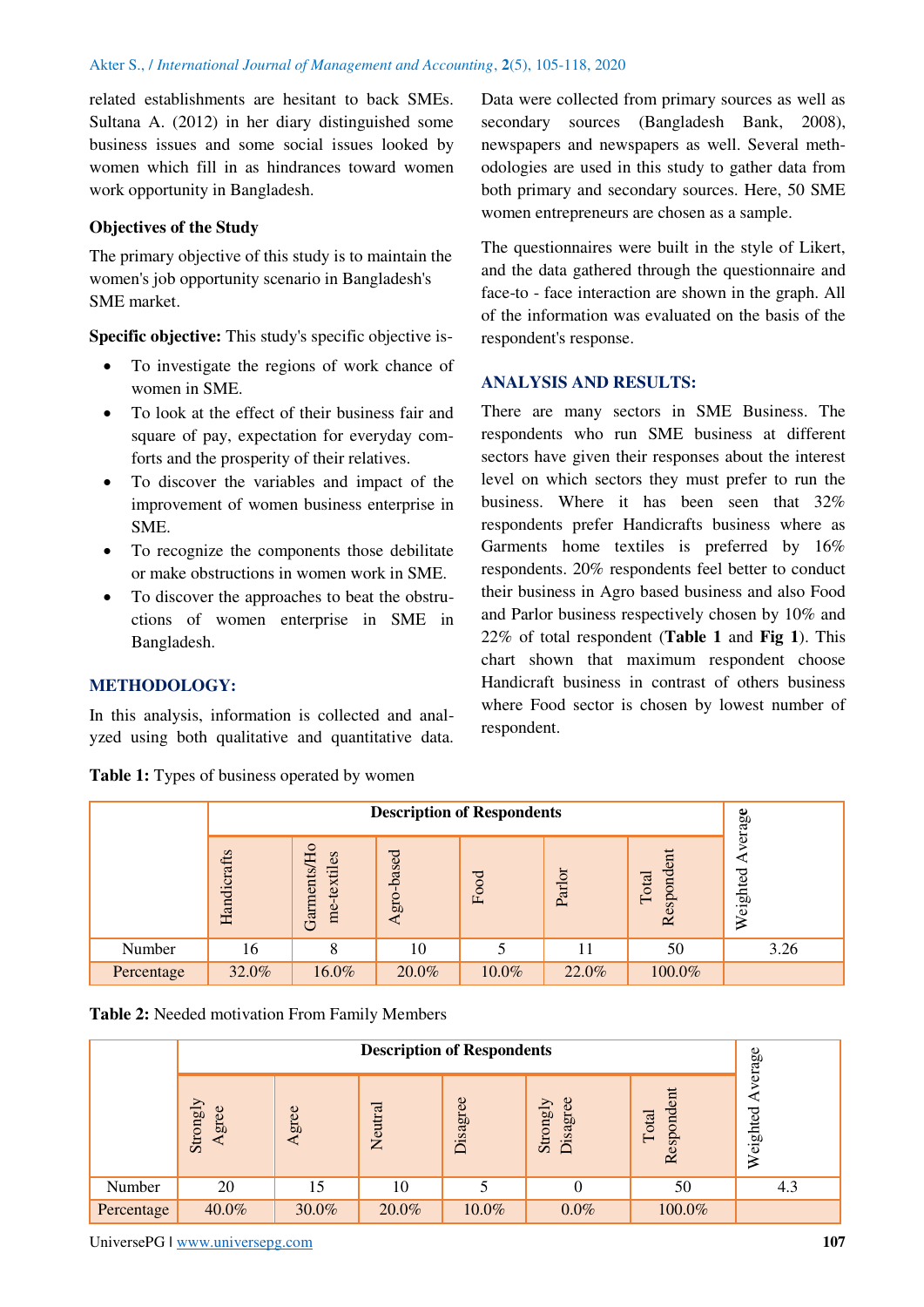



Fig 1: Types of business operated by women.



**Fig 2:** Needed motivation from family members.

It has been said that motivation in every sectors of life work as like as magic. So it is needed to run the task smoothly specially to women (Yasmin and Husna, 2020). So in our survey it is seen that most of the respondents opine that motivation, inspi-

|  |  | Table 3: Support in family wellbeing |
|--|--|--------------------------------------|
|  |  |                                      |

ration is very much crucial to conduct any task especially in case of women entrepreneur (40% respondent). 30% of total respondents normally agree that it is necessary to run business where 20% give no comments.10% respondents disagree and think that motivation cannot work without other supportive device (**Table 2** and **Fig 2**).



**Fig 3:** Support in Family wellbeing.

The respondents feel better when they can realize that they are also a member who contributes in family wellbeing. Here in our survey 54% respondents strongly agree that they are a supportive member of family wellbeing and also 36% respondents normally agree with this matter (**Table 3** and **Fig 3**). In our society when women get motivation then they get inspiration to do something and when they can contribute in family wellbeing then they feel better also.

|            |                   | verage                                                                                                         |          |         |         |        |      |
|------------|-------------------|----------------------------------------------------------------------------------------------------------------|----------|---------|---------|--------|------|
|            | Strongly<br>Agree | spondent<br>Disagree<br>Disagree<br>Strongly<br>Neutral<br>gree<br>Weighted<br>Total<br>$\triangleleft$<br>Rei |          |         |         |        |      |
| Number     | 32                | 18                                                                                                             | $\theta$ | 0       | 0       | 50     | 4.64 |
| Percentage | 64.0%             | 36.0%                                                                                                          | $0.0\%$  | $0.0\%$ | $0.0\%$ | 100.0% |      |

# **Table 4:** Change of life style

|            |                           | verage                                                                                                |       |         |         |        |      |  |  |
|------------|---------------------------|-------------------------------------------------------------------------------------------------------|-------|---------|---------|--------|------|--|--|
|            | Extremely<br>ರ<br>Changeo | Changed<br>Respondent<br>Moderately<br><b>hanged</b><br>changed<br>Neutral<br>Total<br>$\overline{M}$ |       |         |         |        |      |  |  |
| Number     | 22                        | 18                                                                                                    | 10    |         |         | 50     | 4.24 |  |  |
| Percentage | 44.0%                     | 36.0%                                                                                                 | 20.0% | $0.0\%$ | $0.0\%$ | 100.0% |      |  |  |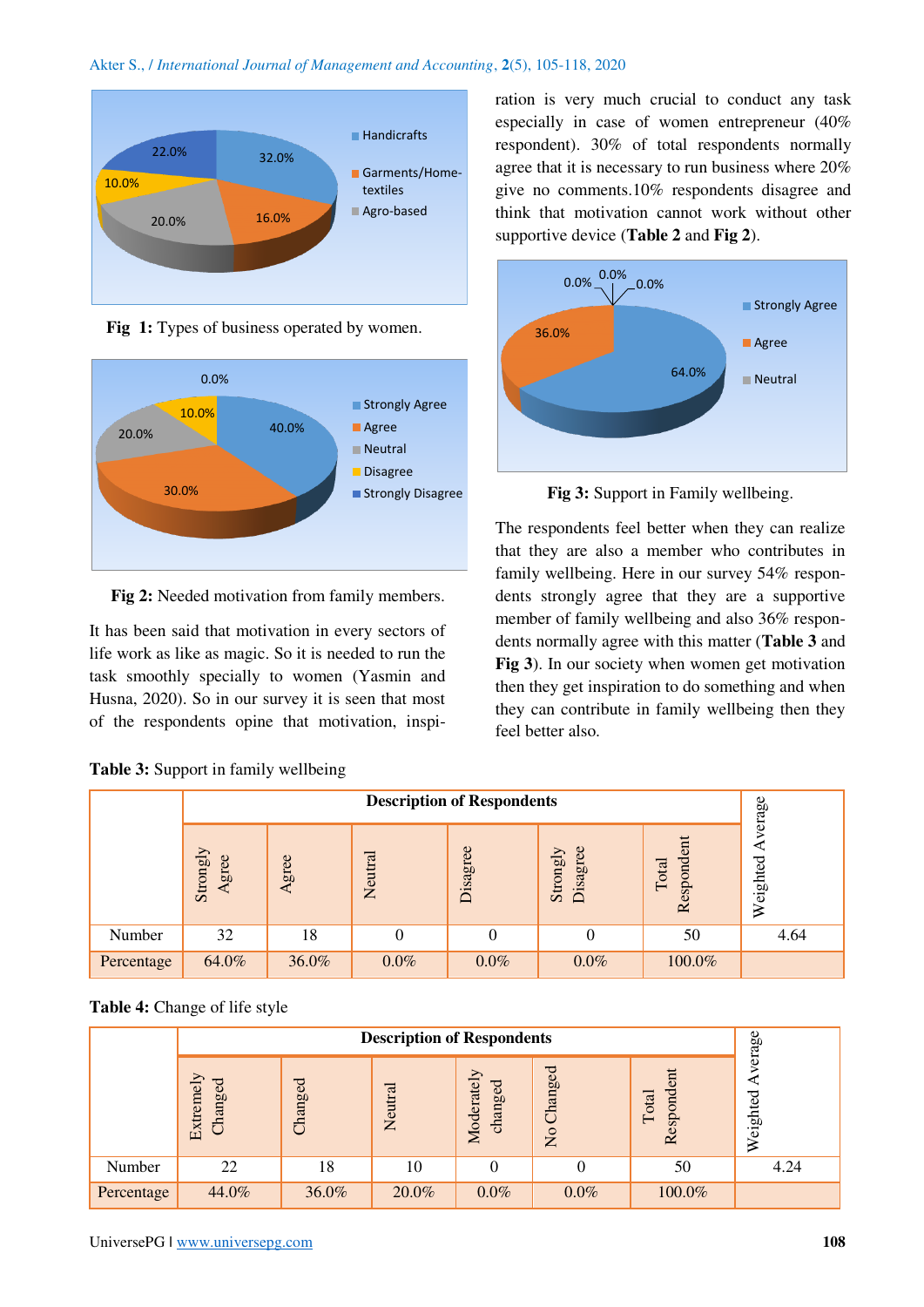

**Fig 4:** Change of Life style.

Every man and woman have own life style in home, there is a change in life style of every man and woman with the improvement of their profession. Women who engaged in SME business extremely notice about the change of their daily life. Maximum respondent argues that (44%) due to their business activities there have been tremendous change in their life. Someone (36% of respondents) opine that their life style have been changed due to engaged in business. On the other hand 20% respondent remains neutral to express their opinion (**Table 4** and **Fig 4**). No respondents mention that there is unchangeable life style due to engage in business activities. Women entrepreneur as they engaged in business have always try to balance with family and business activities.



**Fig 5:** Trade license is necessary.

Trade license is permission granted in form of certificate by state government to carry on any business for which it is issued.

As per shops and establishment Act it is mamdatory for three kinds of business: (1). All the eating establishments like hotels, restrurents, food stall, bakeries, provisions store, etc; (2). Trades which use motives like manufacturing industries, factories, powerlooms, cyber café, flour mill etc; (3). Offensive and dangerous trades like barber shop, dhopi shop, candle manufacture et On the basis of our survey maximum of our respondents (50 respondents) think that trade license is very much necessary to carry out the business. On the other hand 30% respondents opine it is necessary, 0% neutral and 20% respondents thinks it is moderately necessary.Where as there is no one (0%) who thik it is unnecessary (**Table 5** and **Fig 5**).



**Fig 6:** Source of own capital.

The core element of business enterprise is capital. Without sufficient capital business can not run smoothly. In Bangladesh most of women business owner suffer for business capital. Women entrepreneur faces lots of problems to collect capital that hampers their planned busines.On our survey it is find out that most of the respondent (42% of total) argues about their totally insufficient sources of capital. From the 36% respondents opinion it is noticed that sources of capital is insufficient.Where as only 22% respondents opine that they have moderately sufficient sources of own capital. In this survey it is seen that there is no one respondents (0%) have sufficient source of capital (**Table 6** and **Fig 6**).

|            | <b>Description of Respondents</b>                                                                                                                                                                   |       |         |       |         |        |     |  |  |
|------------|-----------------------------------------------------------------------------------------------------------------------------------------------------------------------------------------------------|-------|---------|-------|---------|--------|-----|--|--|
|            | eighted<br>Moderately<br>much<br>Necessary<br>neces<br>ssary<br>essar<br>Neutral<br>espon<br>Total<br>dent<br>sary<br>ω<br>$\triangleright$<br>≳<br>Neg<br>nec<br>Not<br>$\sigma$<br>$\approx$<br>⋝ |       |         |       |         |        |     |  |  |
| Number     | 25                                                                                                                                                                                                  | 15    |         | 10    |         | 50     | 4.2 |  |  |
| Percentage | 50.0%                                                                                                                                                                                               | 30.0% | $0.0\%$ | 20.0% | $0.0\%$ | 100.0% |     |  |  |

**Table 5:** Trade license is necessary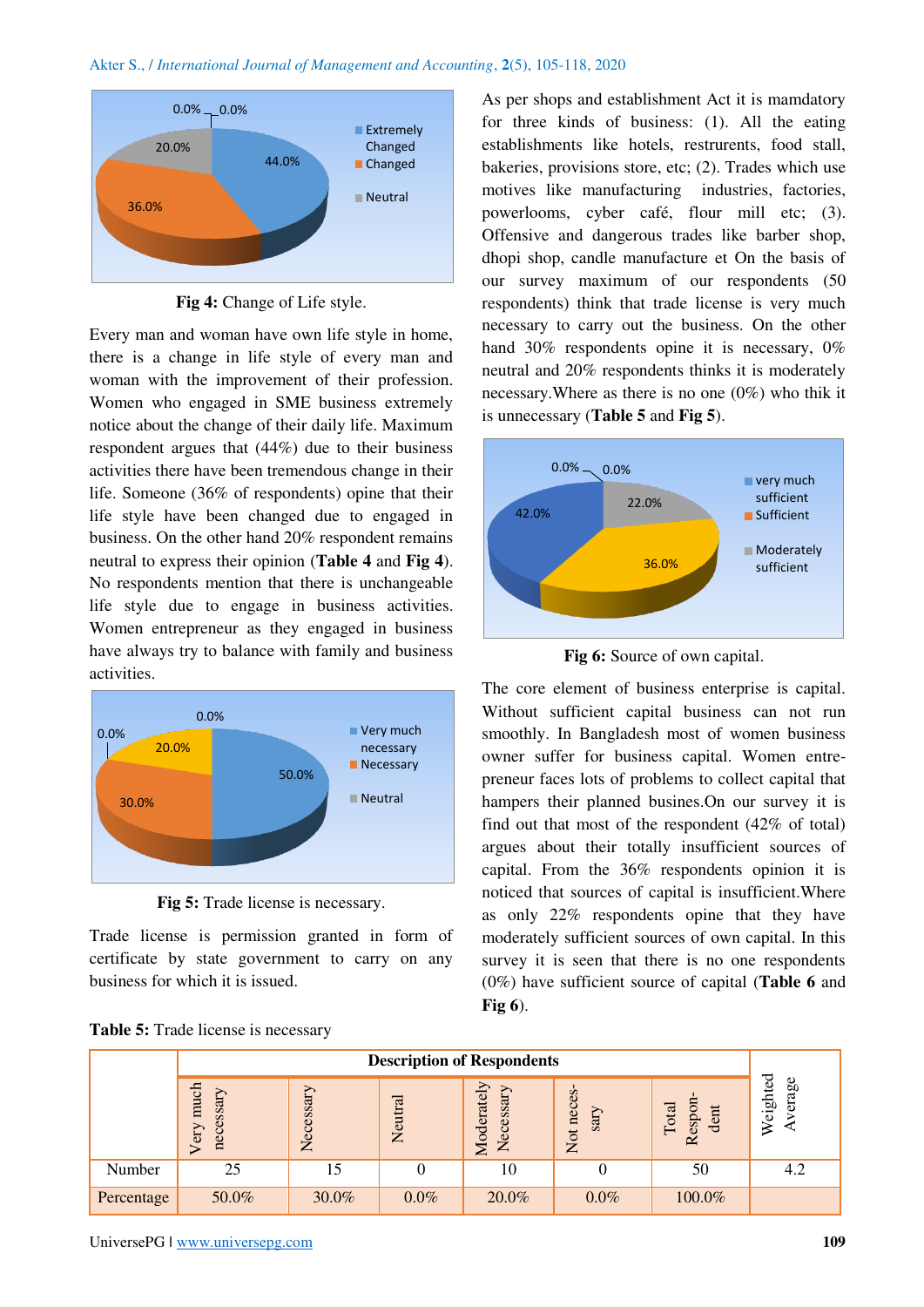## **Table 6:** Source of own capital

|            |                                | <b>Description of Respondents</b> |                          |              |                       |                     |                    |  |  |
|------------|--------------------------------|-----------------------------------|--------------------------|--------------|-----------------------|---------------------|--------------------|--|--|
|            | much<br>cient<br>suffi<br>Very | Sufficient                        | Moderately<br>sufficient | Insufficient | insufficie<br>Totally | Respondent<br>Total | verage<br>Weighted |  |  |
| Number     | $\theta$                       | 0                                 | 11                       | 18           | 21                    | 50                  | 1.8                |  |  |
| Percentage | $0.0\%$                        | $0.0\%$                           | 22.0%                    | 36.0%        | 42.0%                 | 100.0%              |                    |  |  |

**Table 7:** Getting loans is easy

|            | <b>Description of Respondents</b> |         |         |                             |                      |                                              |                       |  |
|------------|-----------------------------------|---------|---------|-----------------------------|----------------------|----------------------------------------------|-----------------------|--|
|            | agree<br>Strongly                 | gree    | Neutral | $\omega$<br>sagre<br>$\Box$ | Disagree<br>Strongly | spondent<br>Total<br>$\overline{\mathbf{z}}$ | eighted<br>erage<br>⋧ |  |
| Number     |                                   |         | 10      | 17                          | 23                   | 50                                           | 1.74                  |  |
| Percentage | $0.0\%$                           | $0.0\%$ | 20.0%   | 34.0%                       | 46.0%                | 100.0%                                       |                       |  |





A loan facility for meeting regular as well as additional requirements of business, it is also the part of working capital of the business. In our survey most of the respondents (46% of total) opine that getting loan is not so easy. They have to meet up requirement of financial institutions that is very much conditional.

34% respondent disagrees with the easy getting of loan because they suffer when they want to get loan from financial institutions. Whereas 20% of total respondents remain neutral to comment on getting loan is easy (**Table 7** and **Fig 7**).



**Fig 8:** Environmental Support.

Environmental support includes effort or programs that provide opportunities or decrease obstacles for making healthy decisions within the work environment. Many businesses have realized that going beyond environmental compliance makes good business sense and can help improve our long term success. From our survey it is found that women entrepreneurs basically fell unsafe from environmental protection 44% respondents think that environmental support for women entrepreneur very much negative and 32% of total respondents argues negative where as 24% feel that there is moderately positive environmental support in SME sector for women (**Table 8** and **Fig 9**).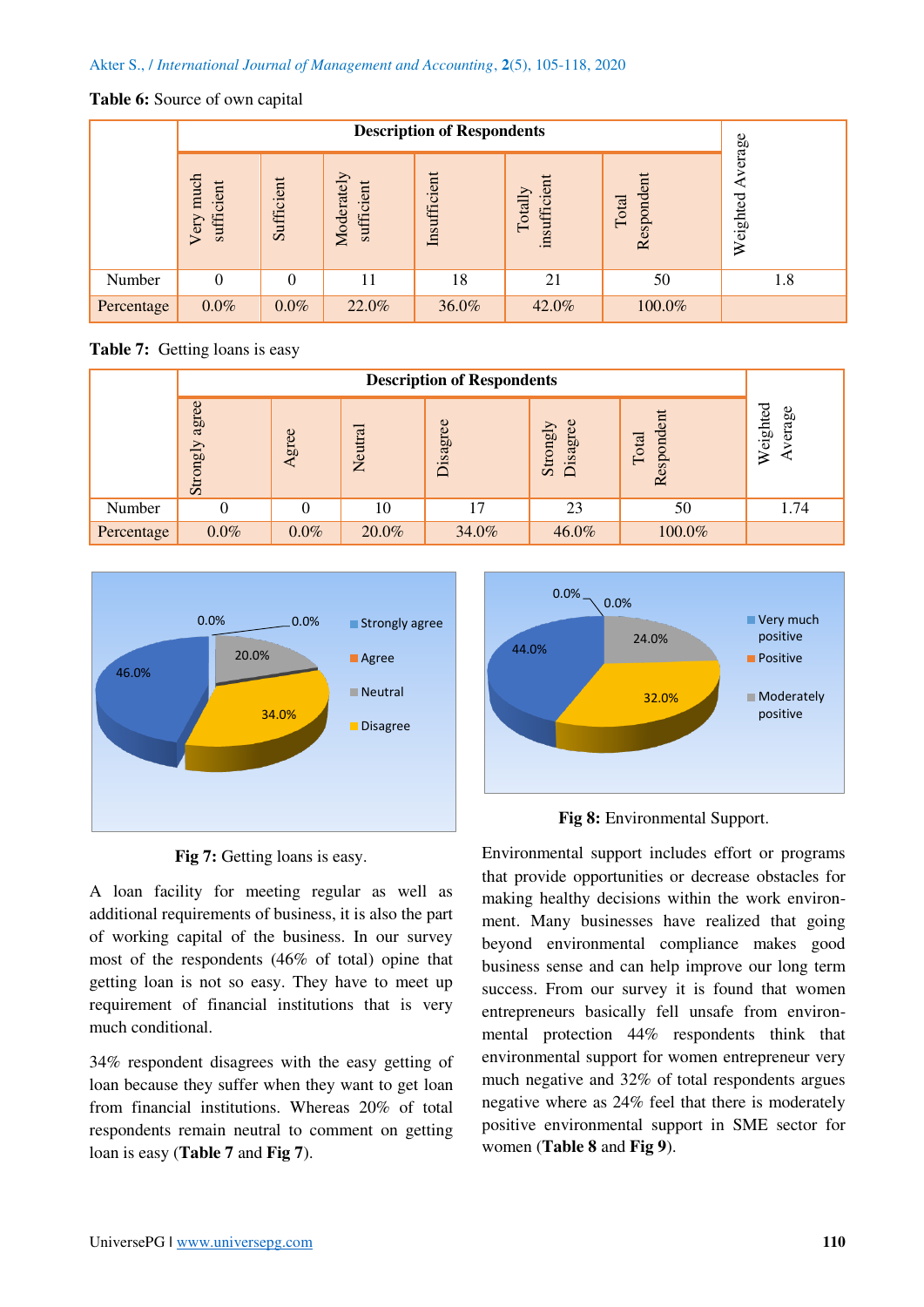

**Fig 9:** Enter into business because of not having a job.

Bangladesh has vast population with huge amount of unemployed youth. Day by day unemployement problem increasing at a alarming rate. Every year thousand and thousand of students come out from university with graduation but there is no opportunities for employment at such rate. For this reason most of the graduates intent to business for changing their life.

In our survey 40% of respondents very much agree that they engaged in business as there is not enough job opportunity in our country and also 30% of total respondents opine like this,16% think that moderately like where as 10% opine that not like this and 4% argues actually not like this (**Table 9** and **Fig 9**).

|            |                          | <b>Description of Respondents</b> |                        |          |                          |                     |                   |  |  |
|------------|--------------------------|-----------------------------------|------------------------|----------|--------------------------|---------------------|-------------------|--|--|
|            | much<br>positive<br>Very | ye<br><b>Positi</b>               | Moderately<br>positive | Negative | much<br>negative<br>Very | Respondent<br>Total | Weighted<br>erage |  |  |
| Number     |                          | 0                                 | 12                     | 16       | 22                       | 50                  | 1.8               |  |  |
| Percentage | $0.0\%$                  | $0.0\%$                           | 24.0%                  | 32.0%    | 44.0%                    | 100.0%              |                   |  |  |

|  |  |  | Table 9: Enter into business because of not having a job |  |  |  |  |
|--|--|--|----------------------------------------------------------|--|--|--|--|
|--|--|--|----------------------------------------------------------|--|--|--|--|

|            | like<br>much<br>this<br>ery | eighted<br>ctually not<br>this<br>Respondent<br>Moderate<br>this<br>this<br>Total<br>like<br>≅<br>like<br>like<br>Not |       |       |                |        |      |  |
|------------|-----------------------------|-----------------------------------------------------------------------------------------------------------------------|-------|-------|----------------|--------|------|--|
| Number     | 20                          | 15                                                                                                                    | 8     |       | $\overline{2}$ | 50     | 3.92 |  |
| Percentage | 40.0%                       | 30.0%                                                                                                                 | 16.0% | 10.0% | 4.0%           | 100.0% |      |  |

**Table 10:** High interest rate

|            | agree<br>Strongly | Agree | Neutral | Disagree | Strongly<br>disagree | spondent<br>Total<br>$\tilde{R}$ | Weighted<br>erage |
|------------|-------------------|-------|---------|----------|----------------------|----------------------------------|-------------------|
| Number     | 28                | 22    | 0       | 0        | $\theta$             | 50                               | 4.56              |
| Percentage | 56.0%             | 44.0% | $0.0\%$ | $0.0\%$  | $0.0\%$              | 100.0%                           |                   |

# **Table 8:** Environmental support.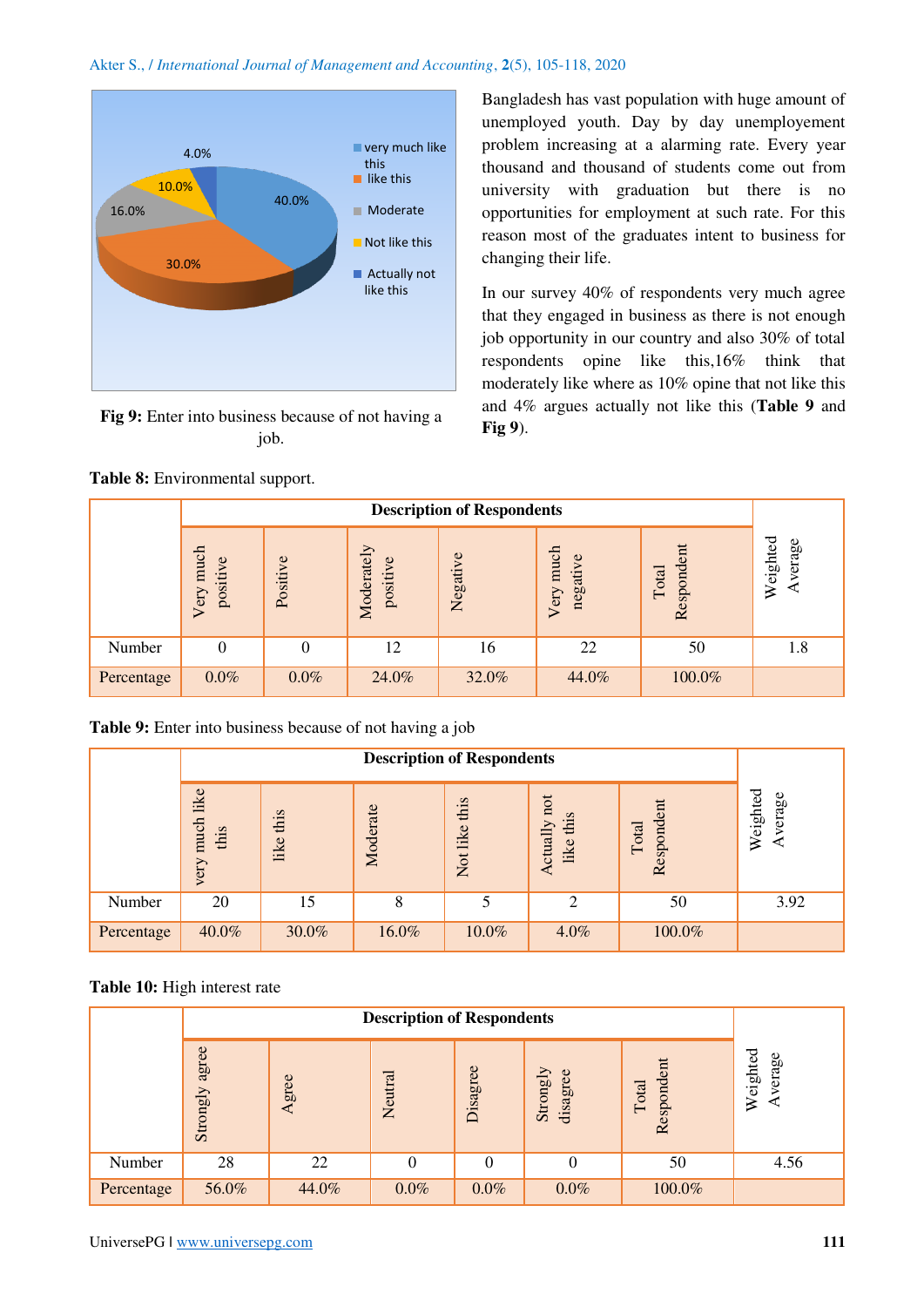



**Fig 10:** High interest rate.

Bangladesh bank announced that all the bank in our country have to decrease their interest rate in one digit but still now this instruction is not implemented by the bank. For this reason all the business fall in trouble to collect loan from financial institutions (Financial Express, 2020). Most of our respondents (56% of total) very much agree that interest rate is very high that hampers our business activities and the rest of 44% respondents also agree with this comment (**Table 10** and **Fig 10**). Whereas it is seen that there is no one who opine about interest is affordable.

**Table 11:** Hindrance of marketing products



Fig 11: Hindrance of marketing products.

Properly marketing of products can help to get success in business. Women entrepreneur who get engaged in SME business regularly face problems on their product marketing. Most of the women entrepreneur opine that there is no smooth environment where they can easily establish a sound market for their products.women entrepreneur faces a bunches of problems in every step of their product marketing. So 44% of total respondents strongly agree with hindrance of product marketing, 36% of total is normally agree and rest of 20% respondent remains neutral to comment on it. But there is no one (0%) who disagree or strongly disagree on it (**Table 11** and **Fig 11**).

|            | <b>Description of Respondents</b> |       |         |          |                      |                     |                   |  |  |
|------------|-----------------------------------|-------|---------|----------|----------------------|---------------------|-------------------|--|--|
|            | Strongly<br>agree                 | gree  | Neutral | Disagree | Strongly<br>disagree | Respondent<br>Total | erage<br>Weighted |  |  |
| Number     | 22                                | 18    | 10      | 0        | 0                    | 50                  | 4.24              |  |  |
| Percentage | 44.0%                             | 36.0% | 20.0%   | $0.0\%$  | $0.0\%$              | 100.0%              |                   |  |  |

**Table 12:** Pre-knowledge is necessary

|            | much<br>necessary<br>Very | Necessary | Neutral  | Moderately<br>necessary | Not necessary | Respondent<br>Total | Weighted<br>verage |
|------------|---------------------------|-----------|----------|-------------------------|---------------|---------------------|--------------------|
| Number     | 19                        | 15        | $\Omega$ | 16                      | 0             | 50                  | 3.74               |
| Percentage | 38.0%                     | 30.0%     | $0.0\%$  | 32.0%                   | $0.0\%$       | 100.0%              |                    |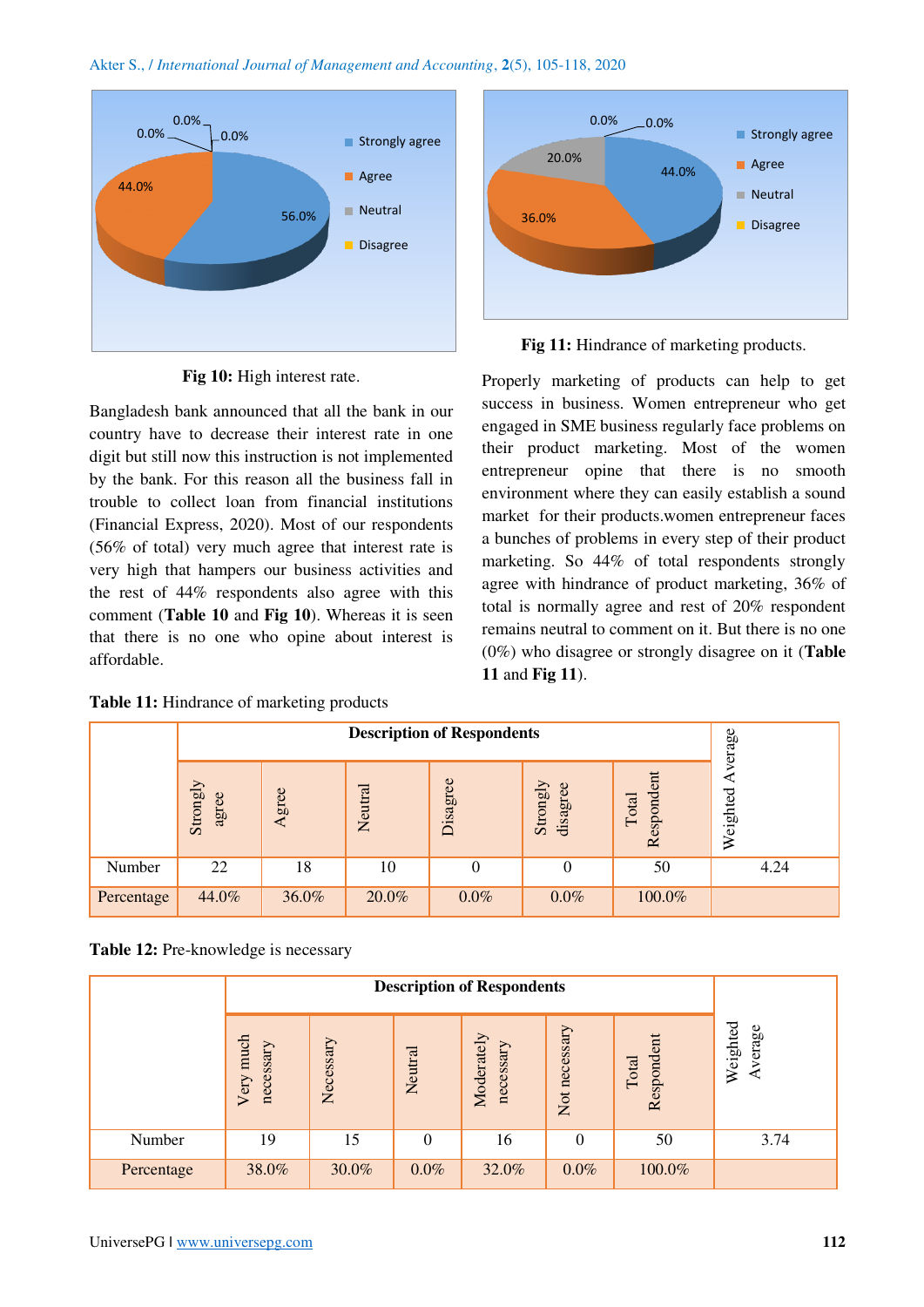

Fig 12: Pre-knowledge is necessary.

Every task will be easy when enough knowledge about this task available within the women entrepreneur.In bangladesh most of the women entrepreneur have no enough pre-knowledge about the desired business activities.From our survey maximium respondent(38% of total) very much agree and 30% agree that preknowledge must needed for starting the SME business where as 32% respondent think that pre-knowledge is moderately necessary to start the business (**Table 12** and **Fig 12**).



**Fig 13:** Need of training.

|  |  |  |  | <b>Table 13:</b> Need of training |
|--|--|--|--|-----------------------------------|
|--|--|--|--|-----------------------------------|

Training is teaching or developing in oneself or others any skill and knowledge of fitness that relate tp specific usefull competencies.Inour survey 46% of respondents strongly agree and 36% of total agree that training is very much needed to operate business smoothly where as 18% respondemts re,main neutral to opine (**Table 13** and **Fig 13**).





Besides private investment Govt. help also can make easy to operate business function.In our survey 40% respondents opine that Govt. help is insufficient and 36% think that it is totally insufficient whereas 24% argues about this moderately sufficient (**Table 14** and **Fig 14**). there is no one respondent who think that Govt. help is sufficient for SME business.

|            | Strongly<br>agree | gree  | Neutral | Disagree | Strongly<br>$\circ$<br>disagree | espor<br>Total<br>dent<br>$\overline{\alpha}$ | eighted<br>verage<br>⋧ |
|------------|-------------------|-------|---------|----------|---------------------------------|-----------------------------------------------|------------------------|
| Number     | 23                | 18    |         |          | 0                               | 50                                            | 4.24                   |
| Percentage | 46.0%             | 36.0% | 18.0%   | $0.0\%$  | $0.0\%$                         | 100.0%                                        |                        |

# **Table 14:** Sufficient Govt. help

|            |                                | <b>Description of Respondents</b> |                          |                                                                                                                                        |       |        |      |  |  |  |
|------------|--------------------------------|-----------------------------------|--------------------------|----------------------------------------------------------------------------------------------------------------------------------------|-------|--------|------|--|--|--|
|            | much<br>sufficient<br>ery<br>⊳ | Sufficient                        | Moderately<br>sufficient | ℸ<br>Φ<br>eighte<br>erag<br>Insufficient<br>spondent<br>insufficien<br>Totally<br>Total<br>≽<br>$\overline{0}$<br>$\tilde{\mathbf{K}}$ |       |        |      |  |  |  |
| Number     | 0                              | υ                                 | 12                       | 20                                                                                                                                     | 18    | 50     | 2.24 |  |  |  |
| Percentage | $0.0\%$                        | $0.0\%$                           | 24.0%                    | 40.0%                                                                                                                                  | 36.0% | 100.0% |      |  |  |  |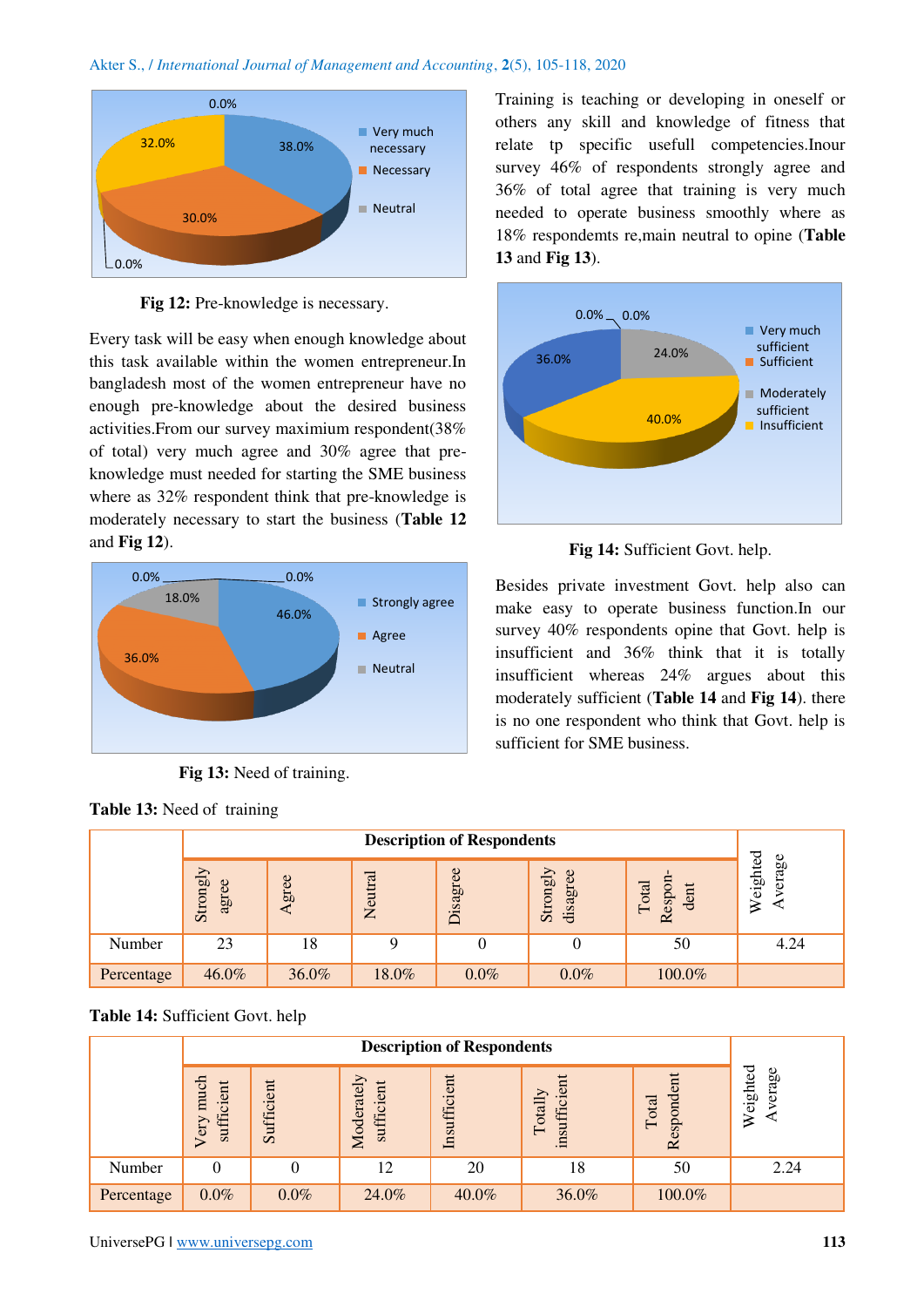# **Table 15:** Decreased social barriers

|            |                   | <b>Description of Respondents</b> |         |          |                      |                     |                    |  |  |  |  |
|------------|-------------------|-----------------------------------|---------|----------|----------------------|---------------------|--------------------|--|--|--|--|
|            | agree<br>Strongly | Agree                             | Neutral | Disagree | Strongly<br>disagree | Respondent<br>Total | Weighted<br>verage |  |  |  |  |
| Number     | 18                | 14                                |         | 10       | 8                    | 50                  | 3.48               |  |  |  |  |
| Percentage | 36.0%             | 28.0%                             | $0.0\%$ | 20.0%    | 16.0%                | 100.0%              |                    |  |  |  |  |



**Fig 15:** Decreased social barriers



**Fig 16:** Increased credit facilities

**Table 16:** Increased credit facilities



knowledge about that

 $0.0\%$   $\rightarrow$  0.0%

**Fig 17:** Sufficient financial facilities



Fig 18: Helps in creating self dependency

|            | <b>Description of Respondents</b> |           |         |          |                      |                     |                    |  |  |
|------------|-----------------------------------|-----------|---------|----------|----------------------|---------------------|--------------------|--|--|
|            | Strongly<br>agree                 | gree<br>⋖ | Neutral | Disagree | Strongly<br>disagree | Respondent<br>Total | Weighted<br>verage |  |  |
| Number     | 8                                 | 5         | 0       | 17       | 20                   | 50                  | 2.28               |  |  |
| Percentage | 16.0%                             | 10.0%     | $0.0\%$ | 34.0%    | 40.0%                | 100.0%              |                    |  |  |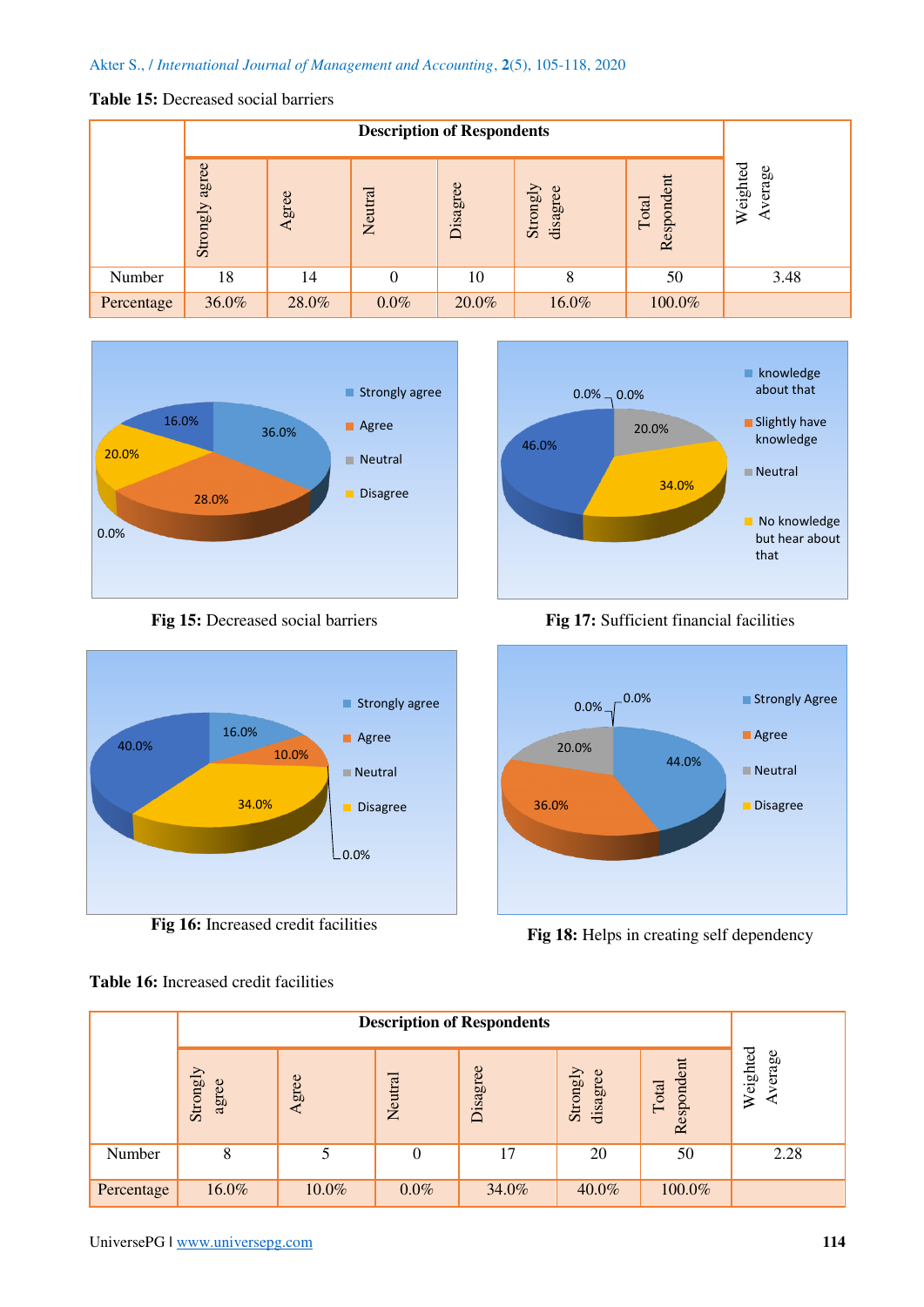# **Table 17:** Sufficient financial facilities

|            |                            | <b>Description of Respondents</b> |         |                                                             |                                |                     |                    |  |  |
|------------|----------------------------|-----------------------------------|---------|-------------------------------------------------------------|--------------------------------|---------------------|--------------------|--|--|
|            | knowledge<br>that<br>about | have<br>knowledge<br>Slightly     | Neutral | but<br>that<br>knowledge<br>about<br>hear<br>$\overline{R}$ | hear<br>that<br>Never<br>about | Respondent<br>Total | Weighted<br>verage |  |  |
| Number     | $\boldsymbol{0}$           | $\theta$                          | 10      | 17                                                          | 23                             | 50                  | 1.74               |  |  |
| Percentage | $0.0\%$                    | $0.0\%$                           | 20.0%   | 34.0%                                                       | 46.0%                          | 100.0%              |                    |  |  |

# **Table 18:** Helps in creating self dependency

|            | <b>Description of Respondents</b> |           |         |          |                      |                     |                    |  |
|------------|-----------------------------------|-----------|---------|----------|----------------------|---------------------|--------------------|--|
|            | Strongly<br>gree<br>⋖             | gree<br>⋖ | Neutral | Disagree | Disagree<br>Strongly | Respondent<br>Total | Weighted<br>verage |  |
| Number     | 22                                | 18        | 10      |          | 0                    | 50                  | 4.24               |  |
| Percentage | 44.0%                             | 36.0%     | 20.0%   | $0.0\%$  | $0.0\%$              | 100.0%              |                    |  |

# **Major Findings of the study**

- $\overline{\text{M}}$  Most women also have not received much inspiration from their family (spouse/parents) at this time. They encourage women to do business while their family is in a financial crisis.
- $\overline{\text{+}}$  Most women feel that business makes them self-dependent.
- $\downarrow$  Women think that business helps in creating extra family income. Yet their percentage is less than half that. Since their overall income is spent on their families.
- $\downarrow$  It is noticed that women are now active in small and medium-sized businesses because they have no jobs. They are often illiterate, and often only have primary education. They need to support their families to raise additional revenue that they spend solely on their families.
- $\overline{\phantom{a}}$  Most women spend all their earnings on their husbands, not on their own needs.
- $\overline{\text{F}}$  For the most part, women said that trade licenses are very much required
- $\overline{\phantom{a}}$  But they can't get a trade license because they don't have experience of acquiring the trade license, and also because of certain irrecoverable circumstances.
- $\overline{\text{Most women said their starting (own) capital is}}$ not sufficient to indicate industry. They've got to find other sources of capital for that purpose.
- $\overline{\text{H}}$  Half of the women said that when they went to the bank to borrow money, the bankers' first experience was unsatisfactory. They assumed that the danger zone for recovering the money was for women entrepreneurs.
- $\frac{1}{\sqrt{1}}$  It isn't easy to get loans from financial institutions, because the processes are too bureaucratic and the interest rate is too high.
- $\overline{\text{M}}$  Many women are ignorant of financial institutions' facilities and often do not have complete knowledge of business planning, book keeping and accounting.
- $\downarrow$  They have no instruction from any organizations on business issues. There is just institutional instruction for some of them. And even now, there are different variables that obstruct women's business marketing.
- $\downarrow$  There is not enough government funding and no separate women's credit facilities. Although the government has declared a single-digit credit plan for women, it is not realistic in that regard.
- $\overline{\phantom{a}}$  Since most women who join SME business are not educated, they have no knowledge of the modern technology that they can use for smooth running in their company.
- $\overline{\phantom{a}}$  But it is a matter of joy that entering into small and medium-sized businesses transforms their way of life, eliminating their financial barriers.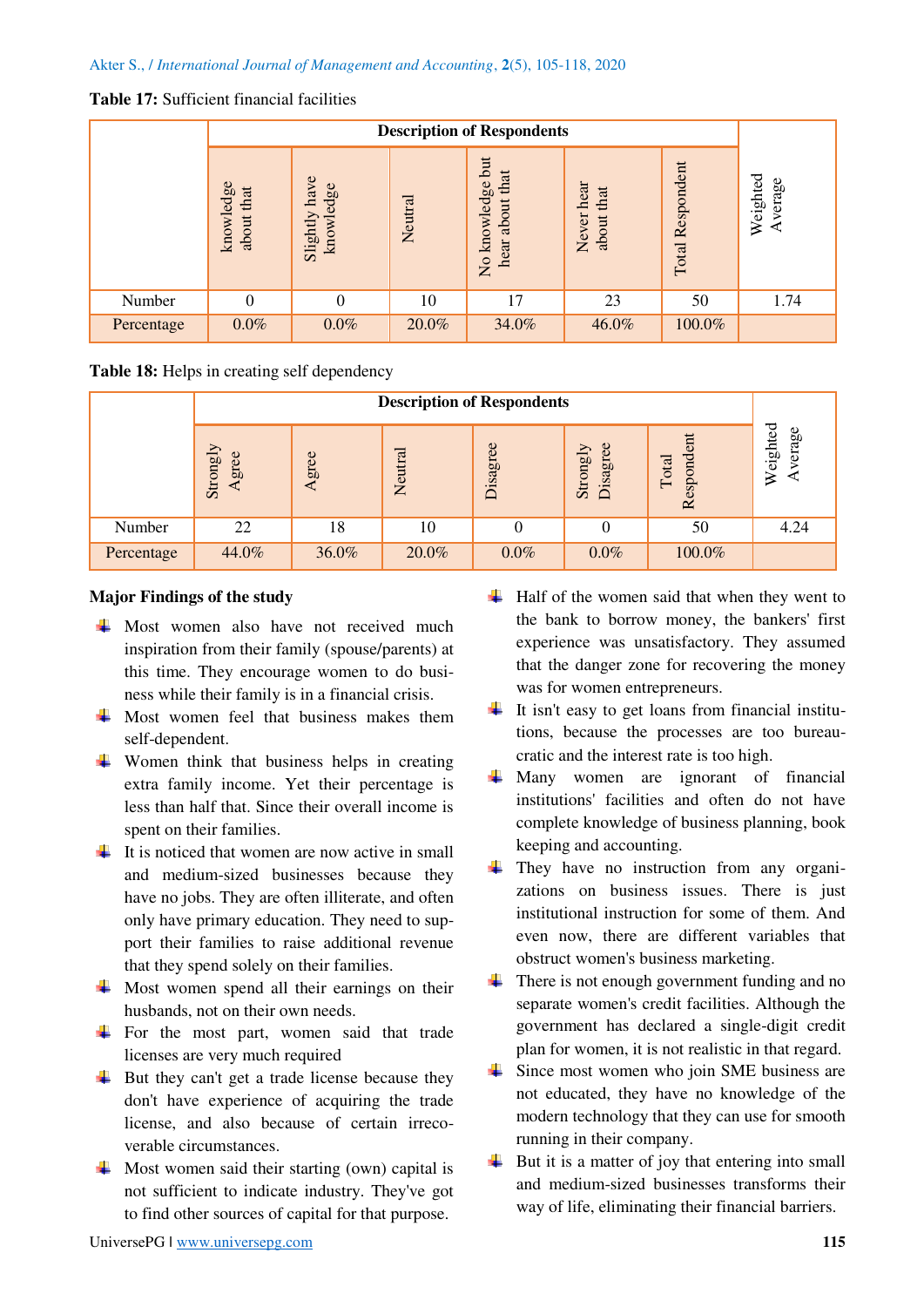## **Recommendation**

The accompanying measures ought to be taken to expand the women employment opportunity-

- 1. Banks should make the rundown of real and likely business people in both country and city zone. After the distinguishing proof, the help and supporting administrations must be stretched out to them for wanted developpment of provincial business.
- 2. Women business person ought to be given security free advance as they have no metal littlie resources. The edge of security ought to likewise be changed.
- 3. The methods of authorizing credit ought to be streamlined and advance application must be evaluated as ahead of schedule as could reasonably be expected.
- 4. The pace of enthusiasm for credits to working capital ought to be diminished and refund ought to be permitted to support opportune return of advance.
- 5. Bank credit strategy ought to be connected with modern approach of the nation. There ought to be an assignment of asset in the advance arrangement of banks to enhance the Government improvement plan and mechanical strategy. Coordination is additionally needed for appropriate allotment and conveyance of asset to country business visionaries.
- 6. Long term advance ought to be accessible.
- 7. A venture bank for women ought to be set up.
- 8. Women business person ought to have direct admittance to fund and other foundation and institutional offices.
- 9. Setting up an uncommon window with the Bangladesh Bank would work adequately and could resolve this issue.
- 10. Pre and post venture guiding for women business visionaries for credit ought to be conveyed.
- 11. Establishing credit ensure plot for women business people ought to be set up.
- 12. Preferential treatment of the women business visionaries ought to be diminished.
- 13. Trade License necessity and TIN testament strategy ought to be streamlined.
- 14. Export Promotion Bureau ought to be enacted to the point that it gets supportive for women business visionaries.
- 15. Government ought to build up a data place for women business person so they can get effectively the required data related with their business.
- 16. Establishing solid organization among various establishments and offices engaged with the advancement of the women as a rule and sharing their encounters.
- 17. Effective Training programs are required for women business visionaries' turn of events. The greater part of the women business people utilize customary manual preparing and abilities in their business. Innovation based preparing can assume a part in expanding efficiency, expanding the nature of yield and setting aside time and cash of women business visionary. Preparing ought to be given to women business people with the goal that they can utilize innovation successfully.
- 18. Women business visionary need to forwardthinking preparing for new items improvement, better administration of the endeavor and improving the nature of items and administrations.
- 19. Women business visionaries have small planning abilities; they need great and attractive planning preparing, which ought to be sorted out by government and others strong organizations.
- 20. Arrange administration expertise overhauling preparing for women business visionaries.
- 21. Provide consultancy administrations to the women business visionary to build up their business aptitude in a standard premise.
- 22. Supporting and guaranteeing the investment of the women business visionaries in public and global exchange fairs.
- 23. In Bangladesh, sex segregation is generally influenced, therefore even guardians gives more an incentive to the work and improvement to their child not to the advancement of little girl. Here, the social mindfulness program can be killed this separation.
- 24. Inheritance law of the nation ought to be improved so women approach assets and insurance for credit.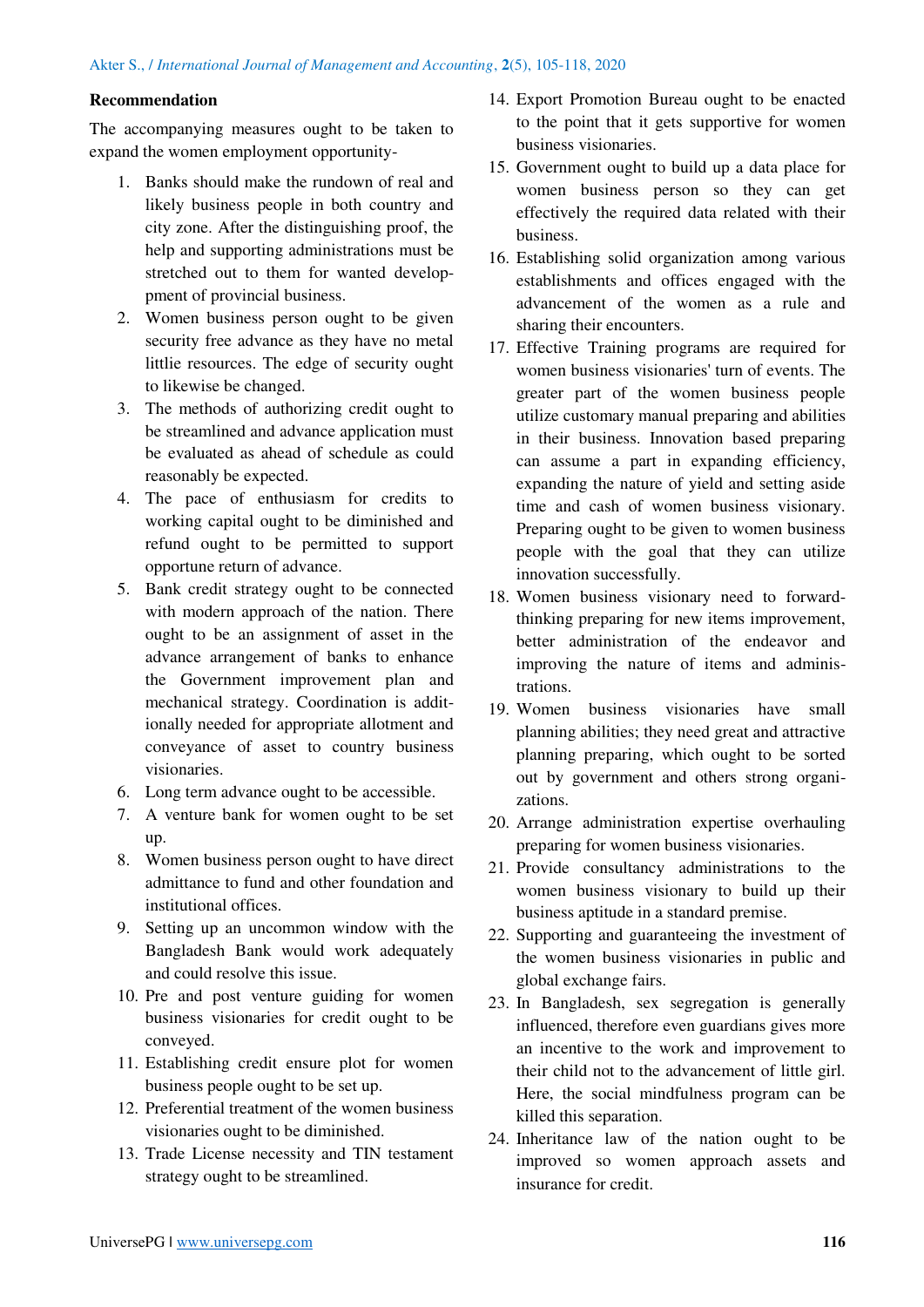- 25. Government and other nearby organization should make move to diminish the social obliges like different traditions identified with women life structure, strict limitations, eve-prodding and family tormenting.
- 26. Government ought to guarantee the made sure about climate for women business person and for entire female.

# **CONCLUSION:**

Business assumes an imperative part in financial turn of events and modern development of a nation. Though the almost half of absolute populace is female, so it is clearly important to build up the women enterprise for the accomplishment of financial improvement of the country (Alauddin and Chowdhury, 2015). Bangladesh is in such position and the development of women business enterprise has risen enormously for some couple of years. Here the SME is assuming an essential function to be improvement of the business enterprise. In spite of the fact that the women business person face numerous issues as money related or credit office, bank advance, preparing office, advertising issues, federal retirement aide issue and disposition toward women of their family and society is likewise make issues to create themselves as entrepreneur. Our government has embraced a few strategies with respect to women enterprise improvement however because of managerial entanglement every one of these approaches may fizzle at the hour of suggestion. Some others semi-self-ruling association and NGOs are working for women enterprise advancement in Bangladesh by giving preparing office and others strong business and showcasing office. Be that as it may, the SME credit, monetary variables and different business method generally related with administrative body and their suggestion strategy. In Bangladesh, presently women are instructed and intriguing about set up their own business as per the examination. So subsequently, the all-encompassing SME program can encourage them by giving insurance free and simple access of financing their business. So here the administrations rules, strategies with respect to business set up and bank related guideline ought to be receive adequately and rules and strategy development ought to consistently uphold the women business visionary. So the women business person can create themselves and could be performing to the advancement of nation's manageable financial development just as make commitment for their family and present day society.

# **ACKNOWLEDGEMENT:**

The study has been done with the support of the author solely of this paper and there was no financial support from any institution to conduct the research work.

## **CONFLICT OF INTERESTS:**

The author declares there is no conflict of interest.

# **REFERENCES:**

1. Ahammad, I. (2013). Women Entrepreneurship Development in Bangladesh: Challenges and Prospects, *International Journal of Innovative Research and development,* **2**(7). Pp. 41-48. [http://citeseerx.ist.psu.edu/viewdoc/download?](http://citeseerx.ist.psu.edu/viewdoc/download?doi=10.1.1.1010.8423&rep=rep1&type=pdf)

[doi=10.1.1.1010.8423&rep=rep1&type=pdf](http://citeseerx.ist.psu.edu/viewdoc/download?doi=10.1.1.1010.8423&rep=rep1&type=pdf)

- 2. Ahmed, M. U., Mannan, M. A., Razzaque, A.and Sinha, A. (2004). '*Taking Stock and Charting a Path for SMEs in Bangladesh'* Bangladesh Enterprise Institute, Dhaka.
- 3. Alauddin, M. and Chowdhury, M. M. (2015). Small and Medium Enterprise in Bangladesh-Prospects and Challenges, *Global Journal of Management and Business Research: Finance,* **15**(7); Pp. 1-11. [https://www.researchgate.net/publication/3357](https://www.researchgate.net/publication/335795524) [95524](https://www.researchgate.net/publication/335795524)
- 4. Al-Hossienie, C. A. (2011). Socio-Economic Impact of Women Entrepreneurship in Sylhet. *Bangladesh Development Research Center (BDRC)*.Pp. 1-25.

<https://ideas.repec.org/p/bnr/wpaper/12.html>

5. Bangladesh Bank, BB, (2008). A Note on the Contribution of Small and Medium Enterprises to GDP in Bangladesh, *Bangladesh Bank.* Pp. 1-18.

[https://www.bb.org.bd/pub/research/policypap](https://www.bb.org.bd/pub/research/policypaper/pp0806.pdf) [er/pp0806.pdf](https://www.bb.org.bd/pub/research/policypaper/pp0806.pdf)

6. Basu S, Roy A, and Karmokar S. (2020). Effectiveness of microfinance on household income generation strategy in the southwest region of Bangladesh, *Asian J. Soc. Sci. Leg. Stud*., **2**(3), 56-62.

<https://doi.org/10.34104/ajssls.020.056062>

7. Bosri, R. (2016). SME Financing Practices in Bangladesh: Scenario and Challenges